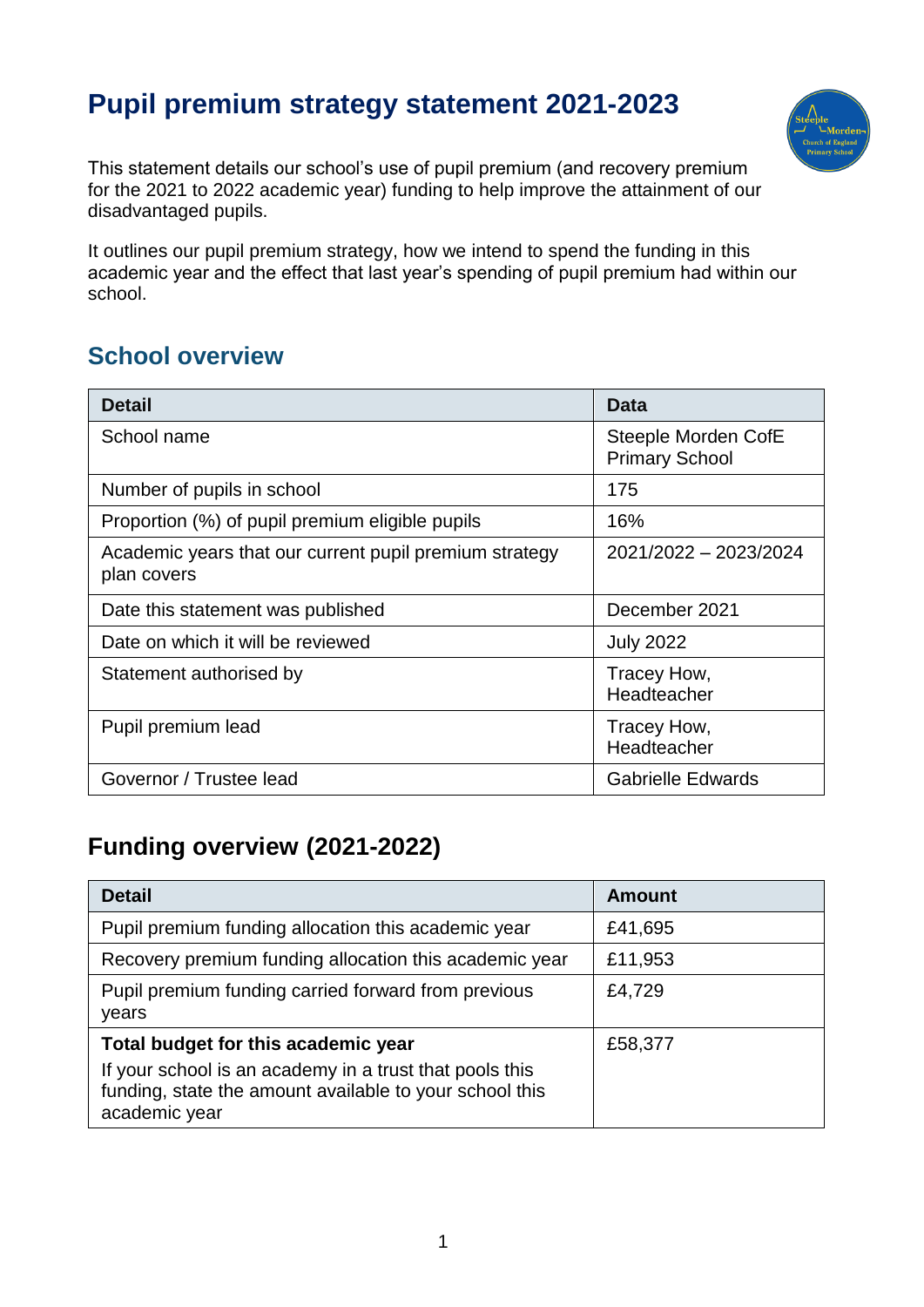# **Part A: Pupil premium strategy plan**

#### **Statement of intent**

Our intention is that all pupils, irrespective of their background or the challenges they face, make good progress and achieve success in all subject areas. The focus of our pupil premium strategy is to support disadvantaged pupils to achieve that goal, including progress for those who are already high attainers.

We also recognise the challenges faced by vulnerable pupils, such as those who have a social worker or who live in challenging circumstances. The activities we have outlined in this statement are also intended to support their needs, regardless of whether they are disadvantaged/eligible for the Pupil Premium Grant (PPG) or not.

Quality first teaching with immediate feedback and corrective action is at the heart of our approach, with a focus on areas in which disadvantaged pupils require the most support. This is proven to have the greatest impact on closing the disadvantage attainment gap and at the same time will benefit the non-disadvantaged pupils in our school.

Our approach will be responsive to common challenges and individual needs, rooted in robust diagnostic assessment. Implicit in this is the intention that non-disadvantaged pupils' attainment will also be sustained and improved alongside progress for their disadvantaged peers.

To ensure they are effective we will:

- ensure disadvantaged pupils are challenged in the work that they're set
- act early to intervene at the point need is identified
- adopt a whole school approach in which all staff take responsibility for disadvantaged pupils' outcomes and raise expectations of what they can achieve
- encourage parents and carers to play an active role in the partnership between home and school

Abbreviations used in the following document:

ARE – Age related expectations

PPG – The Pupil Premium Grant

SEND – Special Educational Needs and Disabilities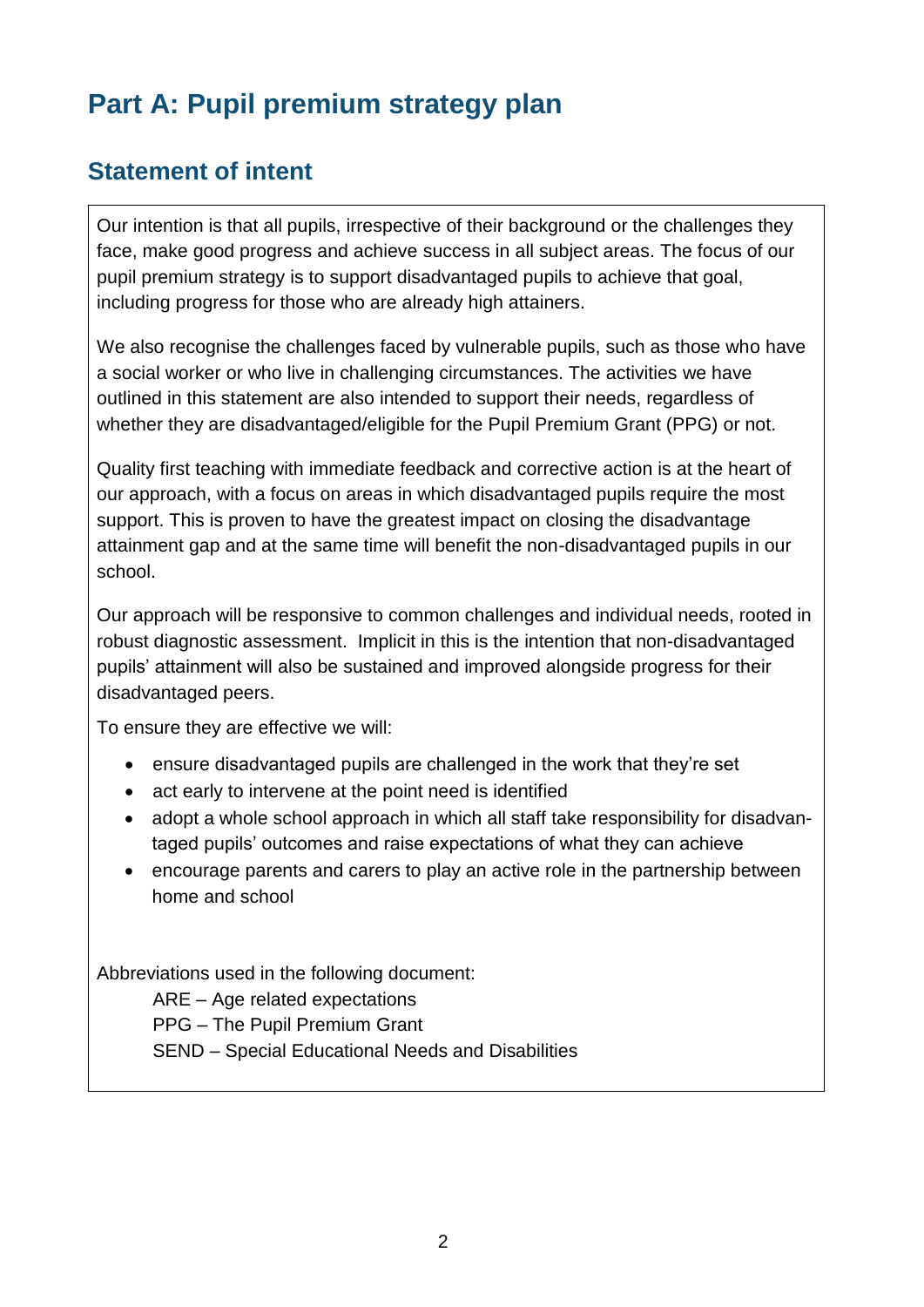## **Challenges**

This details the key challenges to achievement that we have identified among our disadvantaged pupils.

| <b>Challenge</b><br>number | <b>Detail of challenge</b>                                                                                                                                                                                                                                                                                                                                                                                                                      |
|----------------------------|-------------------------------------------------------------------------------------------------------------------------------------------------------------------------------------------------------------------------------------------------------------------------------------------------------------------------------------------------------------------------------------------------------------------------------------------------|
| 1                          | A number of our pupils live in complex or challenging home situations<br>where their early experiences do not support positive attitudes to learn-<br>ing or conflict resolution. In many cases parents and carers have their<br>own barriers and challenges and find it difficult to support their children.                                                                                                                                   |
| 2                          | Assessments and observations, especially in Reception indicate poor<br>language skills in disadvantaged children. This may be vocabulary,<br>grammar or reasoning difficulties. Although decreasing, this continues<br>throughout KS1 and KS2.                                                                                                                                                                                                  |
| 3                          | Assessments and observations suggest disadvantaged pupils generally<br>have greater difficulties with phonics than their peers. This negatively<br>impacts their development as readers and as writers.                                                                                                                                                                                                                                         |
| 4                          | Internal and external (where available) assessments indicate that maths<br>attainment among disadvantaged pupils is significantly below that of<br>non-disadvantaged pupils.                                                                                                                                                                                                                                                                    |
|                            | Summer 2021% of pupils working at or above ARE.<br>PPG 12%, non-PPG 62%<br>SEND 16%, non-SEND 69%                                                                                                                                                                                                                                                                                                                                               |
| 5                          | Internal and external (where available) assessments indicate that writing<br>attainment among disadvantaged pupils is significantly below that of<br>non-disadvantaged pupils.                                                                                                                                                                                                                                                                  |
|                            | Summer 2021 % of pupils working at or above ARE.<br>PPG 28%, non-PPG 58%<br>SEND 12%, non-SEND 70%                                                                                                                                                                                                                                                                                                                                              |
| 6                          | Observations and discussions with pupils indicate that the education<br>and wellbeing of many of our disadvantaged pupils have been impacted<br>by partial school closures to a greater extent than for other pupils.<br>These findings are supported by national studies.                                                                                                                                                                      |
|                            | This has resulted in significant knowledge gaps leading to pupils falling<br>further behind age-related expectations, especially in maths.                                                                                                                                                                                                                                                                                                      |
| 7                          | Our observations, along with findings from pupil and parent question-<br>naires in July 2021 have identified social and emotional issues for many<br>pupils. The ability to maintain positive relationships with peers and to<br>manage conflict has declined over the last year. These challenges par-<br>ticularly affect disadvantaged pupils (including those with SEND) and<br>have a negative effect on their ability to access learning. |
|                            | The lack of enrichment opportunities and extra-curricular clubs has had<br>a negative impact on pupil's physical and mental wellbeing.<br>Children<br>are observed to be less active, and show less stamina.                                                                                                                                                                                                                                    |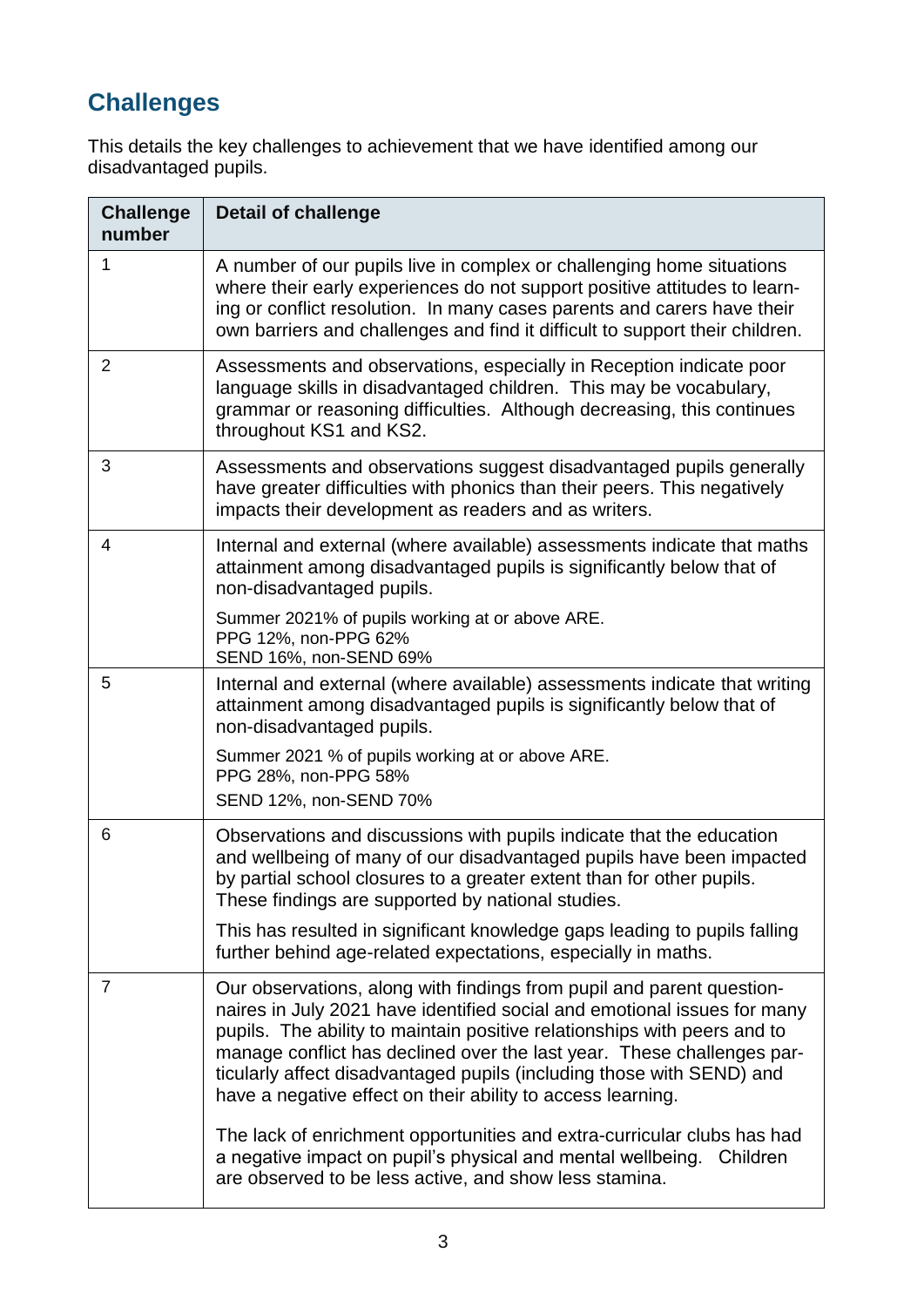### **Intended outcomes**

This explains the outcomes we are aiming for **by the end of our current strategy plan**, and how we will measure whether they have been achieved.

| Intended outcome                                                                                                                                        | <b>Success criteria</b>                                                                                                                                                                                                                                                                   |
|---------------------------------------------------------------------------------------------------------------------------------------------------------|-------------------------------------------------------------------------------------------------------------------------------------------------------------------------------------------------------------------------------------------------------------------------------------------|
| Improved oral<br>language skills and<br>vocabulary among<br>disadvantaged pupils.                                                                       | Assessments and observations indicate significantly im-<br>proved oral language among disadvantaged pupils, sup-<br>ported by engagement in lessons, book scrutiny and ongo-<br>ing formative assessment.                                                                                 |
| Improved<br>reading/writing<br>attainment among<br>disadvantaged pupils.                                                                                | KS2 reading/writing outcomes in 2024 show more than<br>50% of disadvantaged pupils met the expected standard.<br>(Taking into account PPG/SEND crossover)                                                                                                                                 |
| Improved maths<br>attainment for<br>disadvantaged pupils<br>(and progress across<br>KS2).                                                               | KS2 maths outcomes in 2024 show more than 50% of<br>disadvantaged pupils met the expected standard.<br>(Taking into account PPG/SEND crossover)                                                                                                                                           |
| To achieve and sustain<br>improved wellbeing for<br>all pupils in our school,<br>particularly our<br>disadvantaged pupils.                              | Sustained high levels of wellbeing by 2024 demonstrated<br>by:<br>qualitative data from pupil and parent questionnaires,<br>observations and interventions<br>a significant increase in participation in enrichment ac-<br>$\bullet$<br>tivities, particularly among disadvantaged pupils |
| Pupils developing a<br>sense of resilience to<br>setbacks and<br>increasing ability to<br>self-regulate emotions<br>and responses to<br>disappointment. | By 2024, significantly fewer reported incidents of children<br>with significant/ongoing 'friendship issues', a reduction in re-<br>ported cases of alleged or actual bullying and children ob-<br>served to have their own strategies for managing emotions<br>and feelings.              |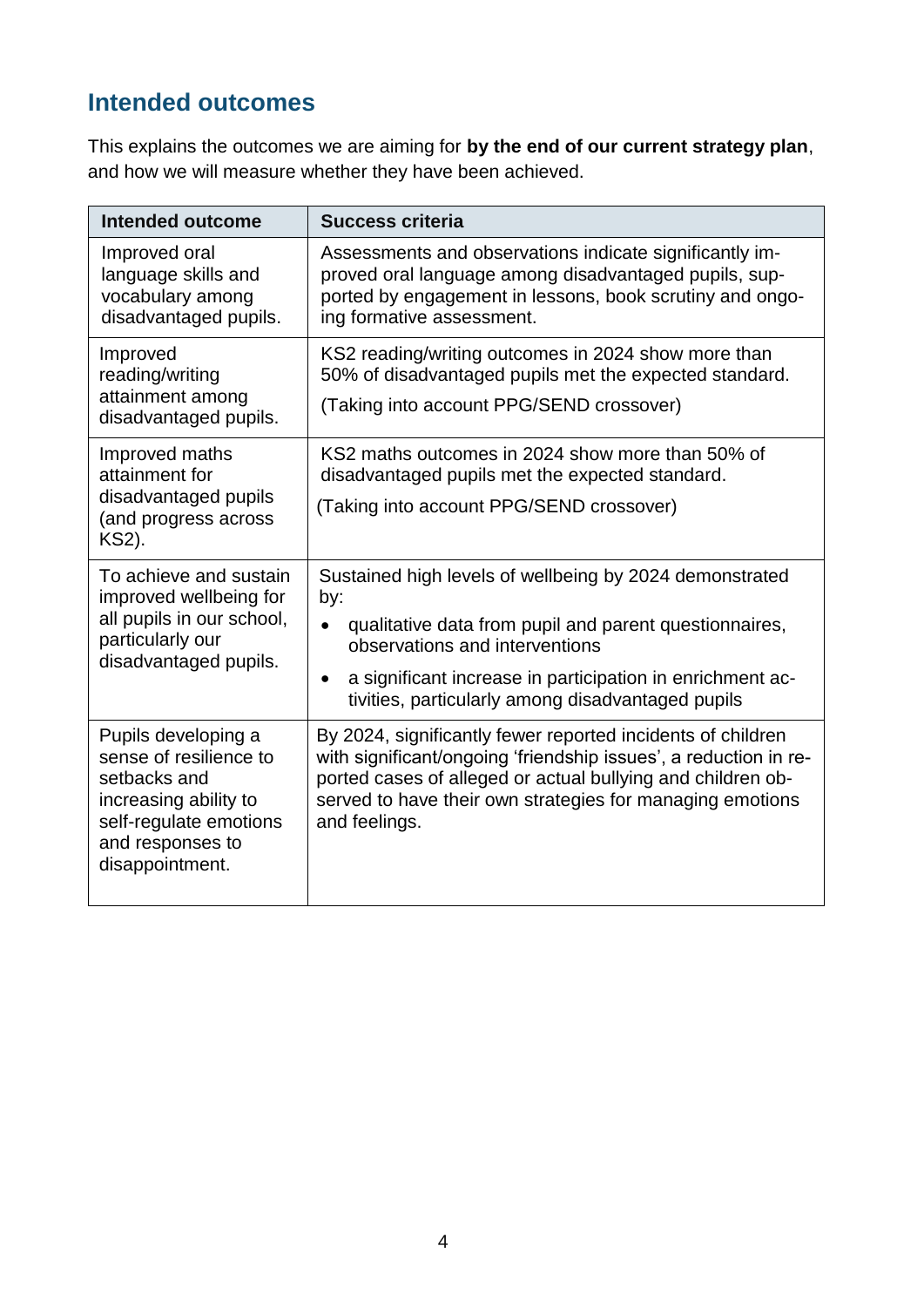### **Activity in this academic year**

This details how we intend to spend our pupil premium (and recovery premium funding) **this academic year** to address the challenges listed above.

#### **Teaching (for example, CPD, recruitment and retention)**

Budgeted cost: **£6,400**

| <b>Activity</b>                                                                                                                                                                                                                                                                                          | <b>Evidence that supports this</b><br>approach                                                                                                                                                                                                                                                                                                                                                    | <b>Challenge</b><br>number(s)<br>addressed |
|----------------------------------------------------------------------------------------------------------------------------------------------------------------------------------------------------------------------------------------------------------------------------------------------------------|---------------------------------------------------------------------------------------------------------------------------------------------------------------------------------------------------------------------------------------------------------------------------------------------------------------------------------------------------------------------------------------------------|--------------------------------------------|
| Training for staff to ensure<br>assessments are secure,<br>interpreted and administered<br>correctly where appropriate<br>and supported by robust<br>moderation activities.                                                                                                                              | Accurate assessment provides reliable<br>insights into the specific strengths and<br>weaknesses of each pupil to help<br>ensure they receive the correct<br>additional support through interventions<br>or teacher instruction:                                                                                                                                                                   | 2,3,4,5                                    |
| Purchase of a DfE validated<br><b>Systematic Synthetic Phon-</b><br>ics programme to secure<br>stronger phonics teaching<br>for all pupils.                                                                                                                                                              | Phonics approaches have a strong<br>evidence base that indicates a positive<br>impact on the accuracy of word reading<br>(though not necessarily<br>comprehension), particularly for<br>disadvantaged pupils:                                                                                                                                                                                     | 3                                          |
| Enhancement of our maths<br>teaching and curriculum<br>planning in line with DfE and<br>EEF guidance.<br>We will fund teacher release<br>time to embed key elements<br>of guidance in school and to<br>access Maths Hub resources<br>and CPD (including ongoing-<br>Teaching for Mastery train-<br>ing). | The DfE non-statutory guidance has<br>been produced in conjunction with the<br>National Centre for Excellence in the<br>Teaching of Mathematics, drawing on<br>evidence-based approaches:<br>Maths_guidance_KS_1_and_2.pdf<br>(publishing.service.gov.uk)<br>The EEF guidance is based on a range<br>of the best available evidence:<br><b>Improving Mathematics in Key Stages</b><br>$2$ and $3$ | 4                                          |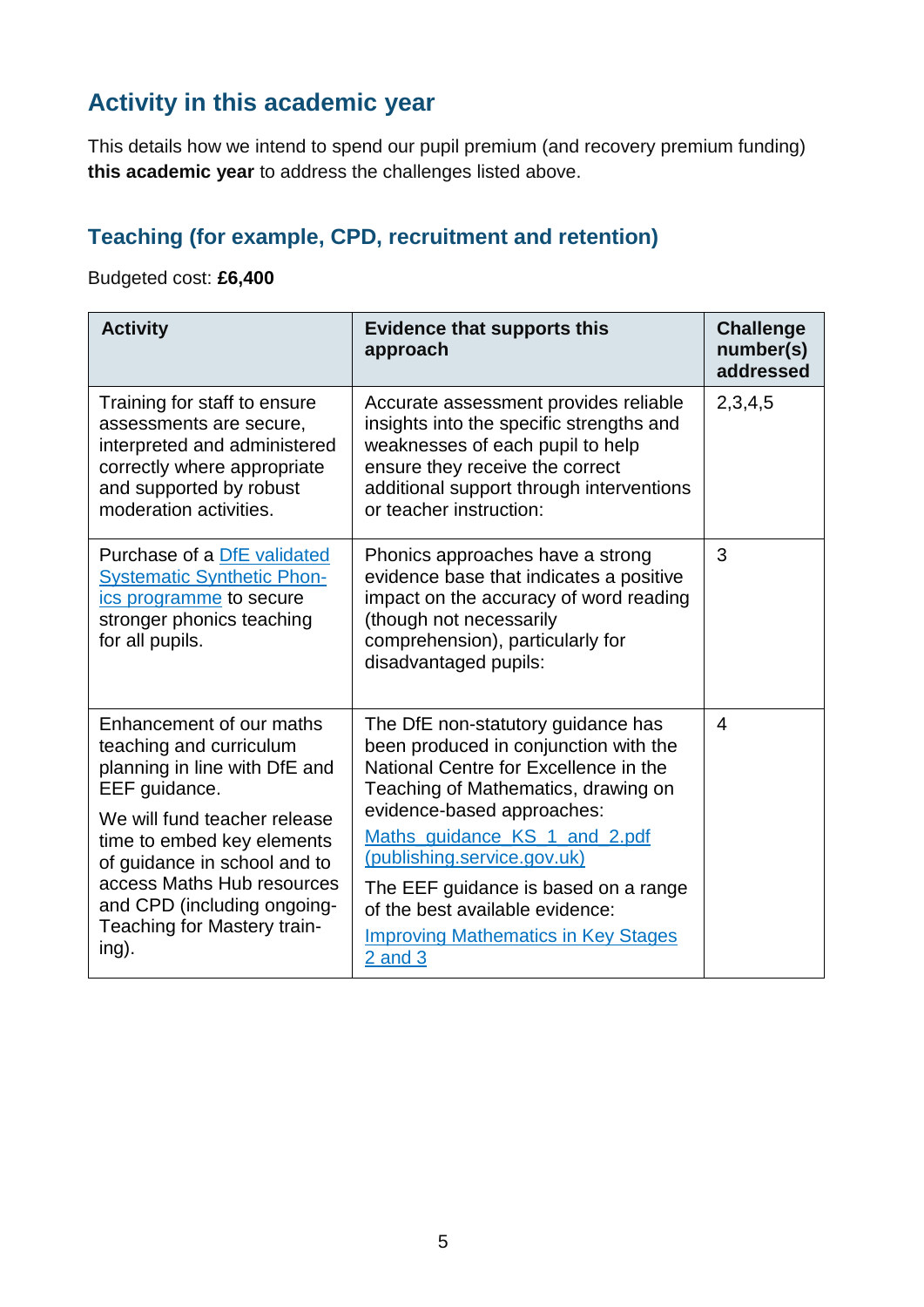#### **Targeted academic support (for example, tutoring, one-to-one support structured interventions)**

Budgeted cost: **£45,350**

| <b>Activity</b>                                                                                                                                                                                                              | Evidence that supports this approach                                                                                                                                                                                                                                                                                                                                                                  | <b>Challenge</b><br>number(s)<br>addressed |
|------------------------------------------------------------------------------------------------------------------------------------------------------------------------------------------------------------------------------|-------------------------------------------------------------------------------------------------------------------------------------------------------------------------------------------------------------------------------------------------------------------------------------------------------------------------------------------------------------------------------------------------------|--------------------------------------------|
| Increase in access to<br>class-based quality TAs<br>and HLTAs to address<br>misconceptions and<br>gaps in learning with<br>immediacy and in<br>context as well as<br>support social and<br>emotional needs as they<br>arise. | Where Teaching Assistants are<br>appropriately trained and deployed, they<br>can provide large positive impact on<br>learner outcomes.<br>Teachers also report the benefits in terms<br>of workload and reduced stress from<br>working with teaching assistants.<br>https://educationendowmentfoundation.org.<br>uk/education-evidence/teaching-learning-<br>toolkit/teaching-assistant-interventions | All                                        |
| <b>Additional phonics</b><br>sessions targeted at<br>disadvantaged pupils<br>who require further<br>phonics support.                                                                                                         | Phonics approaches have a strong<br>evidence base indicating a positive impact<br>on pupils, particularly from disadvantaged<br>backgrounds. Targeted phonics<br>interventions have been shown to be more<br>effective when delivered as regular<br>sessions over a period up to 12 weeks:<br><b>Phonics   Toolkit Strand   Education</b><br><b>Endowment Foundation   EEF</b>                        | 3                                          |
| Explicit teaching of meta-<br>cognition. Pupils taught<br>about how the brain func-<br>tions, how memory works<br>and how knowledge is<br>acquired.                                                                          | Research shows that when pupils better<br>understand themselves as learners and<br>how to use strategies to enhance memory<br>and recall learning is more efficient and<br>long lasting. (EEF)                                                                                                                                                                                                        | All                                        |
| In-school counselling<br>from accredited external<br>provider (YMCA)                                                                                                                                                         | Individual or small group therapy can sup-<br>port children in conflict resolution and im-<br>prove communication and expressive abili-<br>ties. Children with greater regulation are<br>more able to access and engage with<br>learning opportunities. EEF_So-<br>cial_and_Emotional_Learning.pdf(educa-<br>tionendowmentfoundation.org.uk)                                                          | $\overline{7}$                             |
| Engaging with the<br><b>National Tutoring Pro-</b><br>gramme to provide a<br>blend of tuition,<br>mentoring and school-<br>led tutoring for pupils                                                                           | Tuition targeted at specific needs and<br>knowledge gaps can be an effective<br>method to support low attaining pupils or<br>those falling behind, both one-to-one:                                                                                                                                                                                                                                   | 1,2,3,4,5,6                                |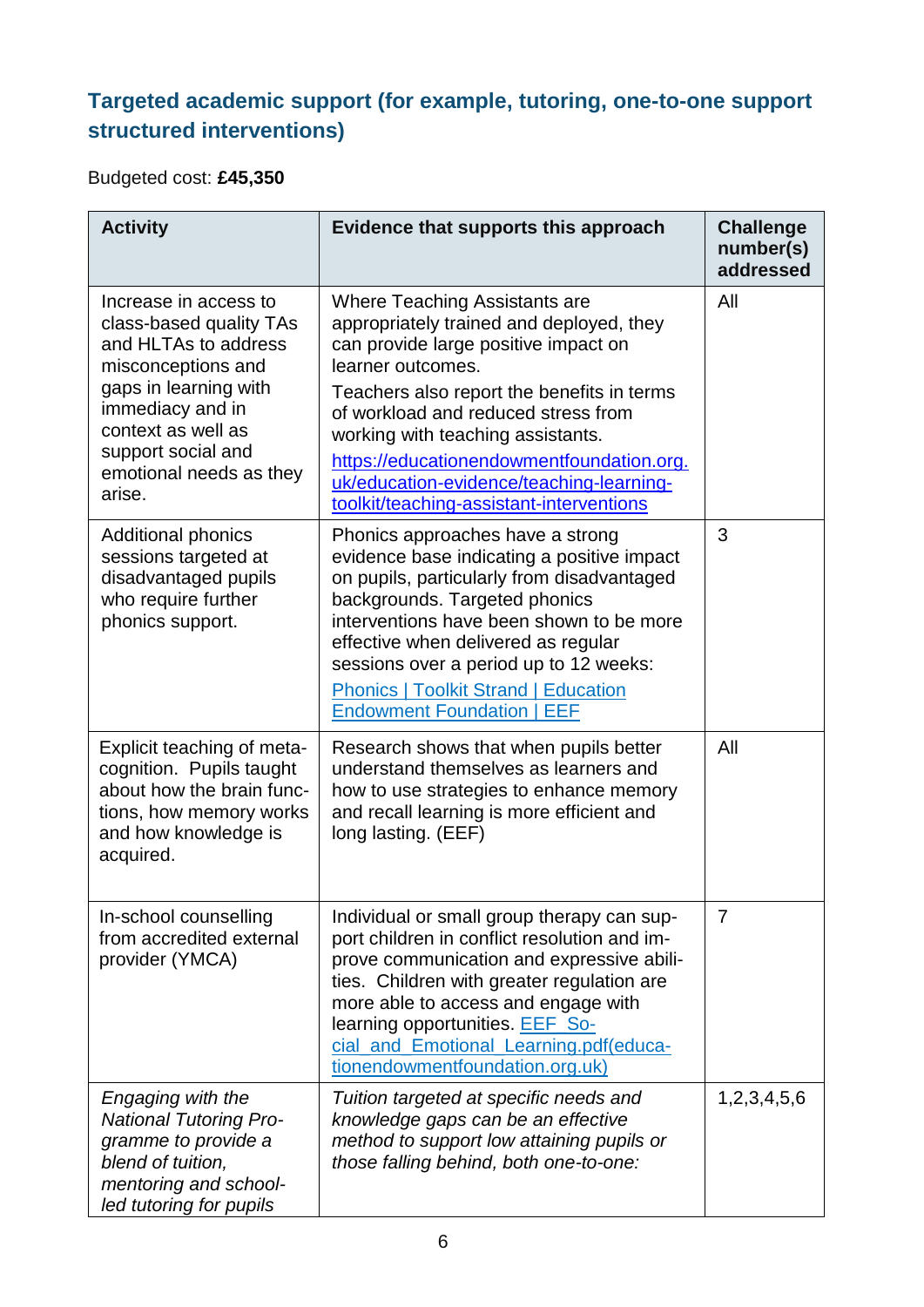| whose education has<br>been most impacted by<br>the pandemic. A<br>significant proportion of<br>the pupils who receive<br>tutoring will be<br>disadvantaged, including<br>those who are high<br>attainers. | One to one tuition   EEF (educationendow-<br>mentfoundation.org.uk)<br>And in small groups:<br><b>Small group tuition   Toolkit Strand   Educa-</b><br>tion Endowment Foundation   EEF |  |
|------------------------------------------------------------------------------------------------------------------------------------------------------------------------------------------------------------|----------------------------------------------------------------------------------------------------------------------------------------------------------------------------------------|--|
|                                                                                                                                                                                                            |                                                                                                                                                                                        |  |

#### **Wider strategies (for example, related to attendance, behaviour, wellbeing)**

Budgeted cost: **£6600**

| <b>Activity</b>                                                                                                                                                             | <b>Evidence that supports this</b><br>approach                                                                                                                                                                | <b>Challenge</b><br>number(s)<br>addressed |
|-----------------------------------------------------------------------------------------------------------------------------------------------------------------------------|---------------------------------------------------------------------------------------------------------------------------------------------------------------------------------------------------------------|--------------------------------------------|
| Whole staff training on behaviour<br>management and anti-bullying<br>approaches with the aim of<br>developing our school ethos and<br>improving behaviour across school.    | Both targeted interventions and<br>universal approaches can have<br>positive overall effects:<br><b>Behaviour interventions   EEF</b><br>(educationendowmentfoundatio<br><u>n.org.uk)</u>                     | 6                                          |
| Opportunities through all curriculum<br>areas to demonstrate resilience<br>through challenging tasks. Explicit<br>teaching of why and how mistakes<br>can enhance learning. | Resilience is a key life skill,<br>learning to be resilient and<br>persistent in a range of<br>situations prepares children for<br>real life situations.                                                      | 6,7                                        |
| Provision of uniform, school supplies<br>(e.g. recorders, tackling tables<br>practice packs) and access to trips<br>and visits.                                             | Disadvantaged children often<br>have limited access to aspects<br>of learning which their peers<br>take for granted.                                                                                          | 1.7                                        |
| Contingency fund for acute issues.                                                                                                                                          | Based on our experiences and<br>those of similar schools to ours,<br>we have identified a need to set<br>a small amount of funding aside<br>to respond quickly to needs that<br>have not yet been identified. | All                                        |

#### **Total budgeted cost: £58,350**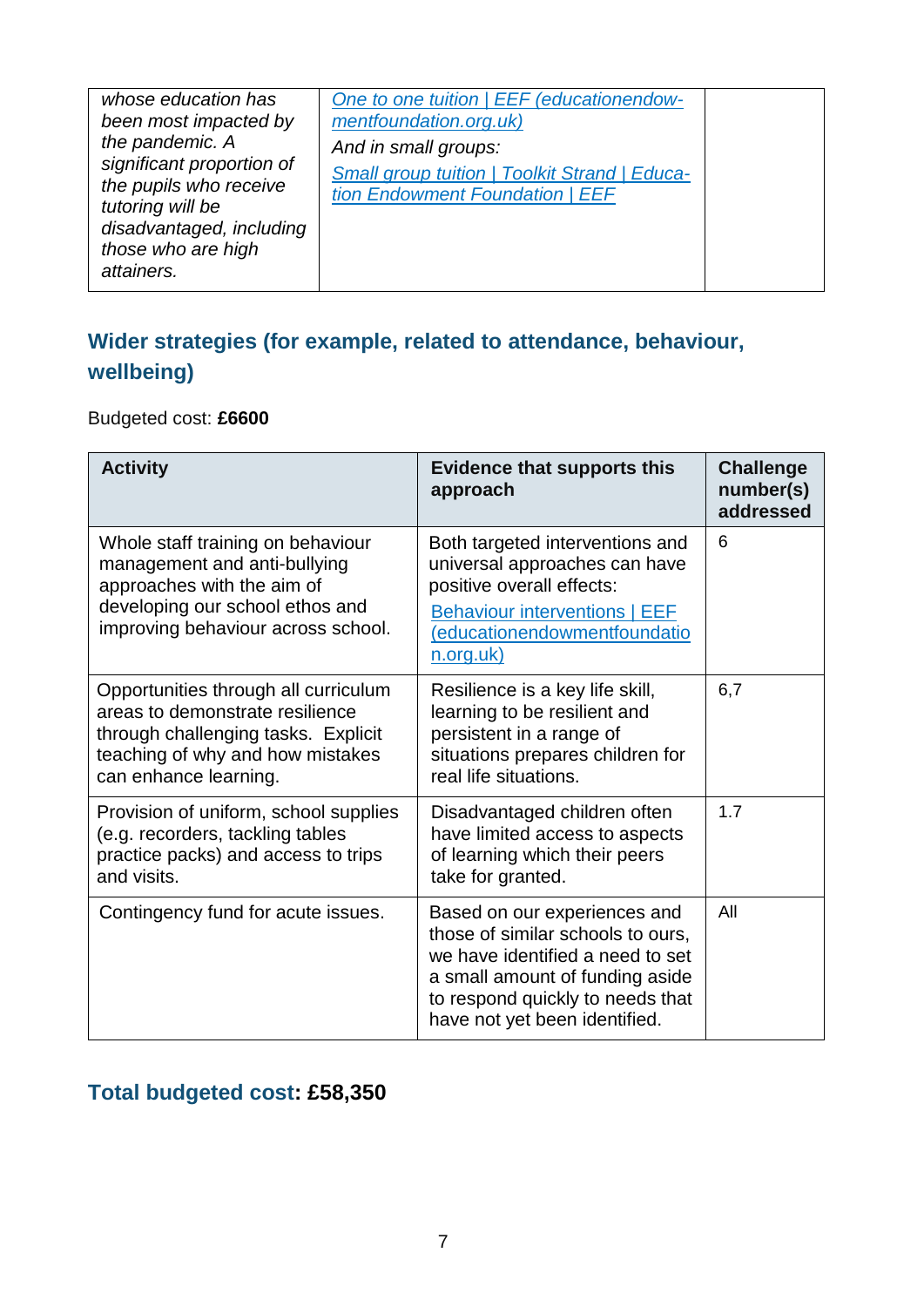# **Part B: Review of outcomes in the previous academic year**

#### **Pupil premium strategy outcomes**

This details the impact that our pupil premium activity had on pupils in the 2020 to 2021 academic year.

Our internal assessments during 2020/21 suggested that the performance of disadvantaged pupils was lower than in previous years in key areas of the curriculum. Those children eligible for PPG and also requiring SEND support made the least progress in 2020/21, while those only in receipt of the PPG made better progress than non-disadvantaged pupils.

As a result of restricted school attendance and difficulties for some families in accessing and supporting remote learning the outcomes we aimed to achieve in our previous strategy by the end of 2020/21 were not fully achieved.

The impact of Covid-19 disrupted all our subject areas to varying degrees. As evidenced in schools across the country, school closure was most detrimental to our disadvantaged pupils, and they were not able to benefit from our pupil premium funded improvements to teaching and targeted interventions to the degree we had intended. The impact was mitigated by our resolution to maintain a high quality curriculum, including during periods of partial closure, which was aided by use of remote learning provision, live lessons taught by class teachers, and teaching assistants providing additional online support.

Although overall attendance in 2020/21 was slightly lower than in preceding years, it remained above, or in line with the national average. Average attendance for pupils in receipt of Pupil Premium was 92.6% compared to the whole school average of 96.3%. Approximately 35% of disadvantaged pupils attended school regularly during the periods of lockdown with parental anxiety and/or shielding being the main reason for nonattendance.

Our assessments and observations indicated that pupil behaviour, wellbeing and mental health were significantly impacted last year, primarily due to COVID-19-related issues. The impact was particularly acute for disadvantaged pupils. We used pupil premium funding to provide wellbeing support for all pupils, and targeted interventions where required. We are building on that approach with the activities detailed in this plan.